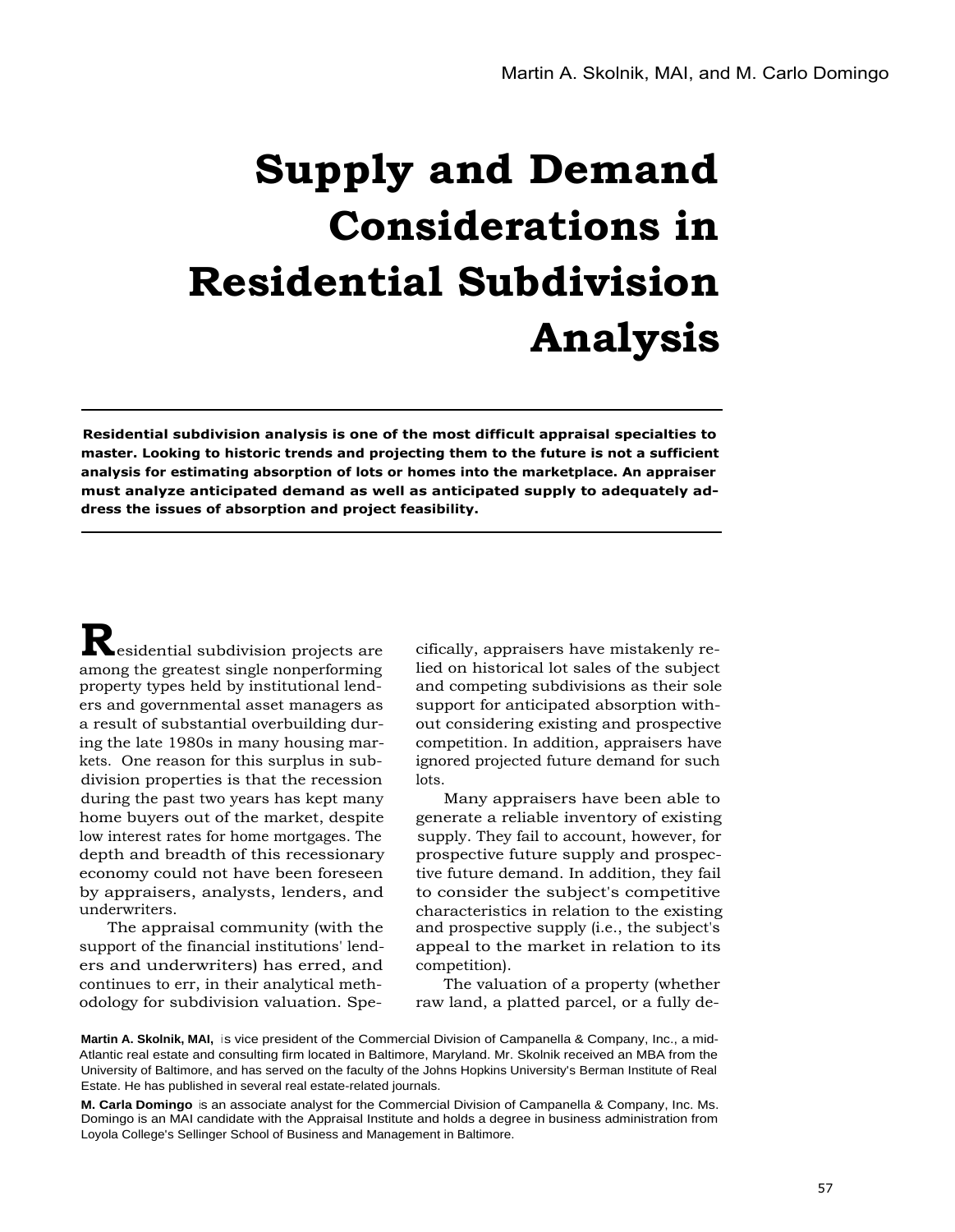veloped parcel ready for home construction) depends on three characteristics: 1) pace of lot sales; 2) price of lots; and 3) costs of development. These characteristics create a cash flow that a prospective purchaser would evaluate as a potential investment. The terms of risk and reward in a land development project would then be compared to other, alternative investments to derive a purchase price. The relationship of the purchase price to the cash flow depends on the purchaser's anticipated profit requirements and the cost of funds to leverage the purchase of the site. Typically, the greater the risk, the greater the profit expectation required to compensate for that risk.

Most appraisers deal with the issue of pricing and the costs of development primarily through market research. In many markets, the prices of finished, buildable home sites are available through municipal land records, discussions with buyers or sellers, or through secondary published sources. Appraisers are generally proficient in mastering techniques for uncovering these comparable properties and applying a series of adjustments to derive expected lot pricing at the subject.

Similarly, the costs of development are typically available from the client, the developer, or the engineering firm handling the property, with additional support available from published sources such as *Marshall and Swift Valuation Service* and reports published by the National Home Builders Association. When cost information is outdated or too general, an appraiser may subcontract with an engineering firm to itemize the actual development costs.

Regardless of the availability of market data, many appraisal reports lack reliable data on the determination of accurate absorption and sales pace or sell-off of the subject's lots. Although in some markets data pertaining to supply and demand are not readily obtainable, an estimate of absorption should be performed; this is true even if based on a variety of anecdotal secondary market sources.

The basis for the relationship between supply and demand for subdivision land (whether raw, platted, or fully developed) is found in the market data for new home sales. If there were no demand for new homes, there would be no demand for a finished, fully developed site. It follows that there would be no demand for a platted or raw lot. The basis for subdivision lot demand is found in household growth within the market area. The measurement of demand for subdivision lots is found in the new home markets. The absorption estimates for the subject property are simply a correlation of supply and demand over time, based on the subject's competitive position within its market.

## **ANALYTICAL PROCESS**

The first step in the analytical process is to define the market area in which the subject competes. Areas can be defined by zip code, geographical boundaries, or by some governmental delineation such as census tract or planning district. Defining a market area helps an appraiser (and a client) focus on a specific geographical area, often familiar, such as a town or community. Generally, defining a market area by governmental planning districts is the most efficient categorization because the demand data (discussed later in this article) are compiled by the local jurisdictions according to these geographical areas.

The second step requires that an appraiser take a current inventory of all competing projects within the subject's trade area. This inventory should consider the date at which the developer/ builder began marketing, the total number of properties proposed at each subdivision, the total number sold to date, and the total number remaining to be sold. In addition, the appraiser should note the physical characteristics of the homes being sold (e.g., gross living area, number of bedrooms, number of bathrooms), locational attributes, unit pricing (both base models and options), and any other factors that may help the appraiser define the local market's perception of salable product types. This type of analysis will enable the appraiser to make sound judgments on the most acceptable product type for the subject's market. The characteristics of the inventory will be used in both the demand analysis and the supply analysis, which are described in the next section.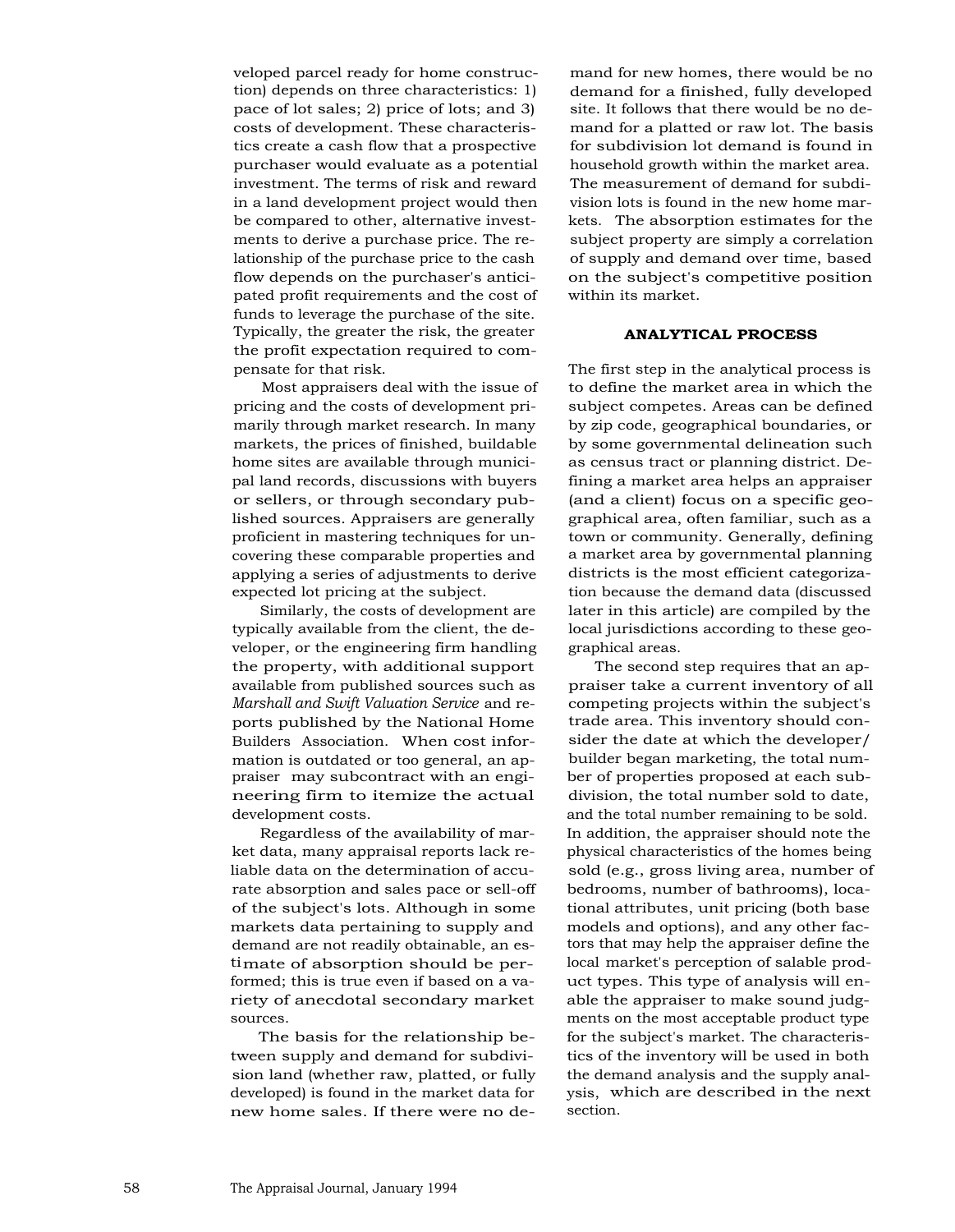# **ESTIMATING DEMAND**

The function of a demand analysis is to clarify the demand generators for the land use being analyzed. The estimate of demand for a property can be determined through the demand for similar types of properties at various stages of the development process. As mentioned, the demand for the subject subdivision's individual lots is directly related to the demand for finished housing. Without demand for new homes, there is no demand for developed lots, and therefore no demand for raw subdivision parcels.

Historic sales of homes are examined through field research of competing projects within the subject's market area (as defined by the appraiser). This can be accomplished in the following ways:

- Site visits to competing properties, including discussions with marketing personnel and determination of the number of new home sales
- Research of local Board of Realtors data including the retrieval of data from multiple listing services
- Subscription to secondary data sources that already inventory new home sales (many metropolitan areas have one or more services such as this)
- Review of public records such as the local property tax assessment office, planning and zoning, or other governmental agencies

It is recommended that as many sources as possible be referenced to accurately reflect historical absorption trends. Historical sales should be viewed as reflections of the past, not necessarily as projections of the future. The current asset management problem was partially caused by the projection of future absorption that had been based on only historical sales.' These projections were made without any consideration of the impact of future development in relation to existing supply.

From the historic sales information obtained within a subject's market area, an appraiser should be able to discuss current inventories (e.g., total units planned, total units sold, total units remaining), finished lot pricing (if these types of data are available), home pricing, home characteristics (e.g., number of bedrooms, options, living area), historical absorption, and the typical buyer profile (e.g., demographics relating to household income, size of household).

The weakness of historic data is that, although providing a sound basis for past demand trends in a subject's trade area, they do not provide an indication of prospective future demand for housing, on which lot sales depend. A key question that remains to be answered is: How long will the current demand last?

# **HOUSEHOLD GROWTH AS KEY TO PROJECTED DEMAND**

It is necessary to discuss the projected household growth in a subject's trade area, the future demand for owner-occupied housing, and the actual percentage of the population that can afford such housing characteristics to derive an estimate of annual demand for the subject's trade area.

Household growth is the key to future demand. Without household growth, there would be no necessity to construct new housing, other than replacement housing resulting from demolition. "Positive" household growth demands that new housing be constructed. "Negative" household growth means that migration from an area is causing homes to be left vacant because no new households are moving into that area. If there is no household growth (i.e., negative household growth), individuals desiring to move to a new house will not be able to sell their old homes.

It would take many hours of primary research, consumer surveys, data collection, and data analysis for an appraiser to independently estimate household growth. Fortunately many local governments provide just such a service. Generally, an individual or depailucent within a planning and zoning function is charged with the task of making population and household projections, either annually or on some five- or ten-year plan. Delineating a subject's market area based on a governmental planning district helps to save some steps in the research process.

*The weakness of historical data is that, although providing a sound basis for past demand trends in a subject's trade area, they do not provide an indication o f prospective future demand for housing, on which lot sales depend.*

1. The poet Mary Shelley said, "What is past is prologue." This does not necessarily apply to real estate markets.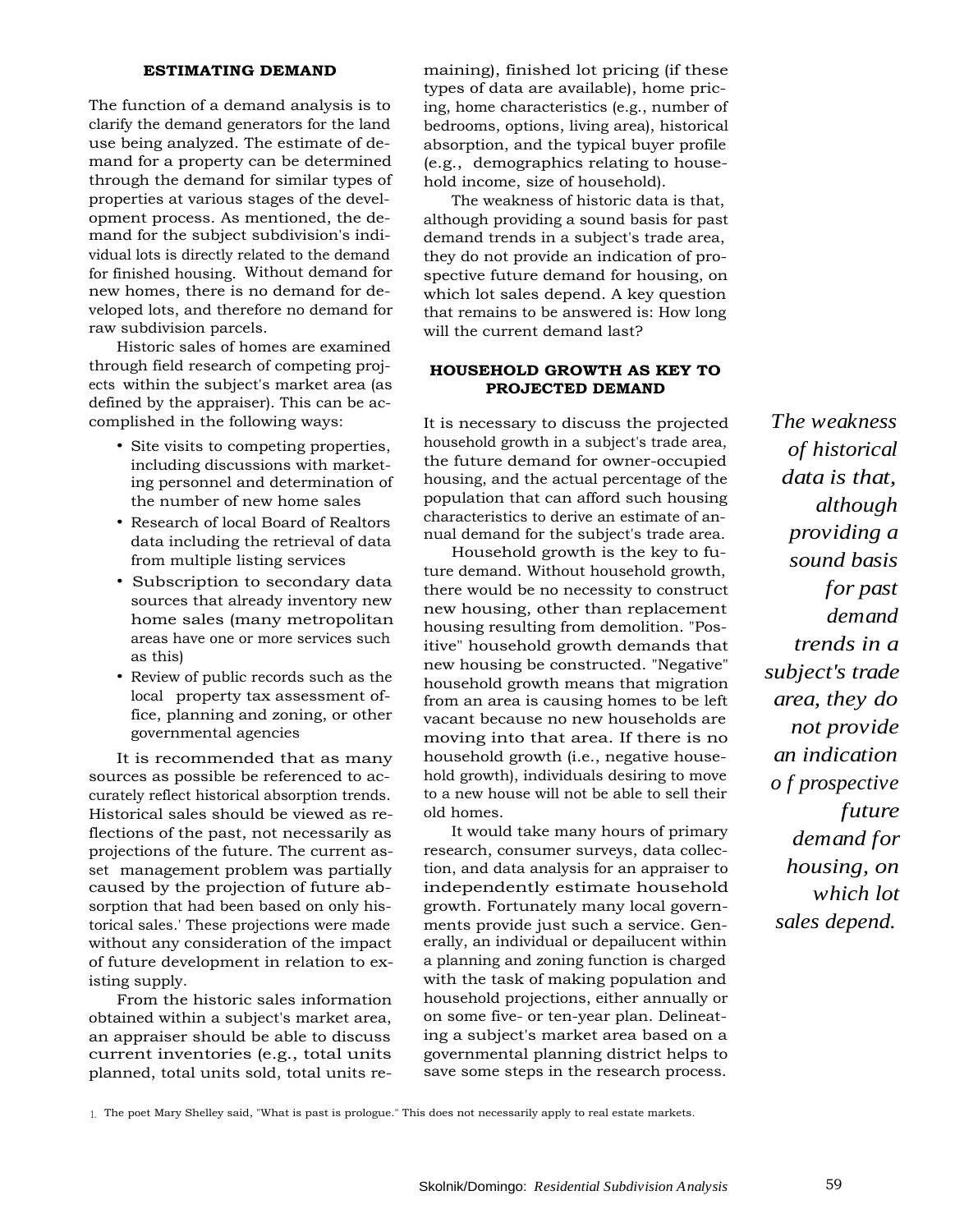This is especially true in terms of household data. If a subject's trade area can be defined to be within the same region as the planning district, the appraiser's data are readily interpreted and available.

The general caveat in using these household growth projections is to understand the effect of their date of publication on their reliability. Data published in the late 1980s may have a bias toward increased, rapid growth. This is not to say that these data are wrong or misleading. Many localities did not foresee the recent slowdown in growth, so the data must be applied with caution. It is reasonable to apply a factor to these figures to account for the overly optimistic projections. If published figures are adjusted downward to reflect a change in assumptions from the government's estimates, an appraiser must acknowledge this within the report, so as not to violate the *Uniform Standards of Professional Appraisal Practice* (USPAP) provisions. If the local market has changed since these government reports were published, it is imperative that this be so noted by the appraiser in the report and accounted for in the analysis. Without these considerations, the absorption estimate will be inflated and inaccurate.

The next step is to determine the housing type best suited to the subject site. This conclusion is reached based on zoning regulations, lot sizes, neighboring house types, population and income characteristics in the trade area, and in particular the success of competing projects. A competing project inventory should provide an appraiser with a strong indication as to what type of housing product would be most successful in a subject's trade area. Close attention should be paid to projects with a stronger absorption rate because they are likely to be hitting the market "on target." Taking all other factors into consideration (e.g., remaining inventory, pricing structure, floor plans), it is a reasonable premise that a project developed with characteristics similar to the most successful projects could generate a similar absorption rate.

It may be helpful to rank the competing projects and their pricing structures in order of current sales pace (i.e., absorption rate). This exercise can assist an appraiser and his or her clients by creating a visual description of the correlation (if any) between sales pace and price. In balanced markets, an indirect relationship between the sales pace and the price of each project is typical; for example, the lower the pricing structure, the higher the sales pace. While in some markets it may be proven that there is no relationship at all, the exercise can help an appraiser understand the demand for housing.

It is then necessary to ascertain how many of the new households in a subject's trade area are projected to be owneroccupied housing, how many of the households are attached or detached housing, and how many potential buyers can afford the most probable housing type that will be constructed on the subject. These data can be gleaned from U.S. Census publications or secondary data providers. Because this information is historically based, an appraiser needs to determine whether the historical trends in a subject's trade area will continue, or whether there should be some adjustment to the data for future expectations.

To estimate the number of qualified potential buyers for a subject's projected product type, a housing affordability analysis is applied in which income requirements necessary to support the probable home prices at the subject subdivision are discussed. It is possible to determine a weighted average selling price using historic sale prices of homes similar to those projected for the subject.

Applying market-derived loan terms and mortgage underwriting requirements to the weighted average sale price, the minimum household income necessary to purchase a typical home is calculated. This minimum qualifying income is then compared to the income characteristics of the subject's trade area to ascertain the percentage of households in that trade area that could afford to purchase an expected new home at the subject property. The application of this qualifying percentage of households to the prospective annual growth in households is the anticipated effective annual demand for a finished home at the subject subdivision. An example of this analysis is outlined in Table 1.

In this example, the effective annual demand for households that can afford the homes that fit the physical characteristics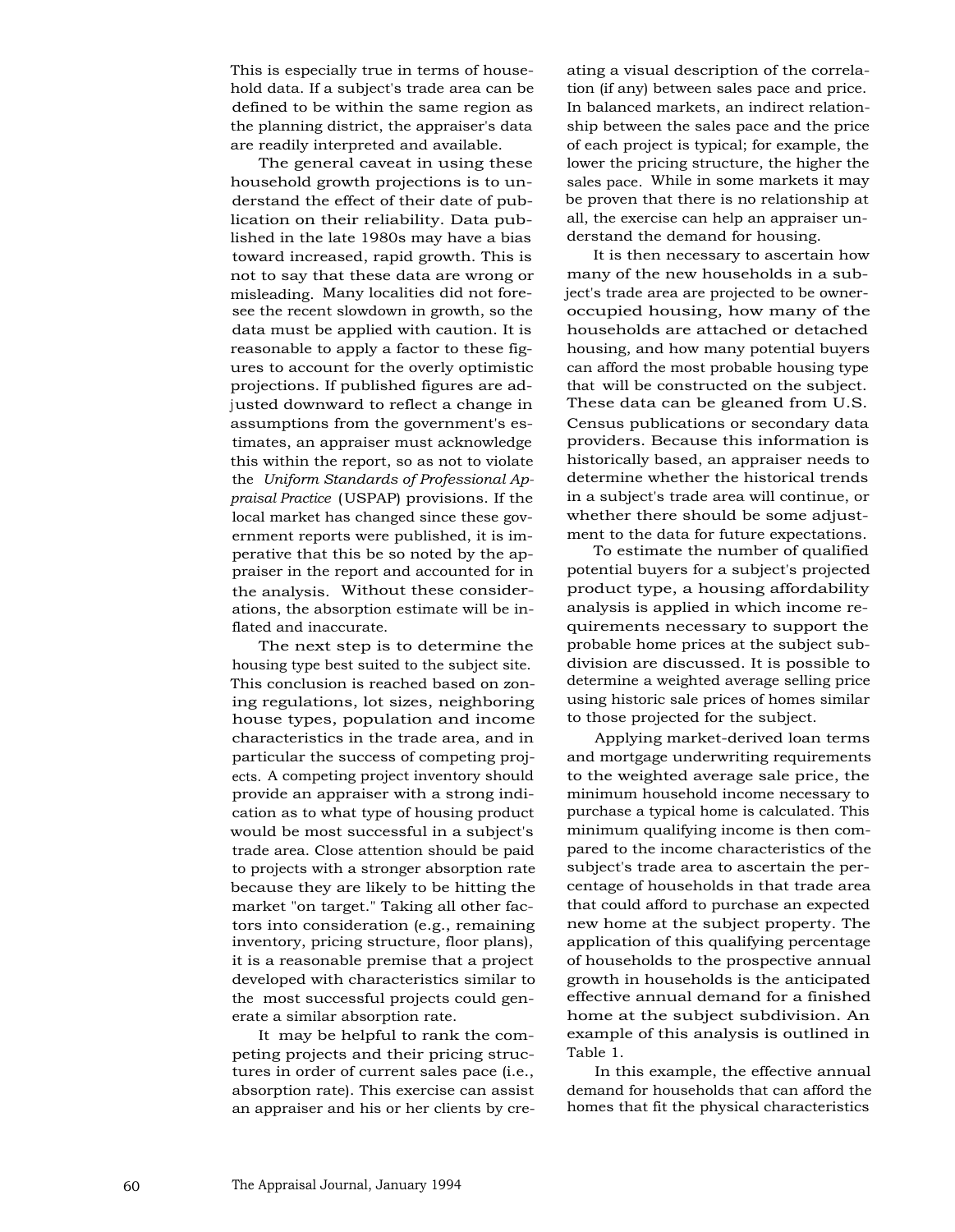#### **TABLE I Effective Annual Demand Analysis**

| Ten-year household growth'                             | 5,400 units        |
|--------------------------------------------------------|--------------------|
| Date of governmental data                              | 1988               |
| Adjustment for overestimation <sup>2</sup>             | 75%                |
| Modified ten-year household growth <sup>3</sup>        | 4,050 units        |
| Annual household growth (straight-line)                | 405 units per year |
| Owner-occupied, detached housing <sup>s</sup>          | 62%                |
| Annual demand for owner-occupied units                 | 251 units per year |
| Qualification of potential buyers:'                    |                    |
| Loan-to-value ratio                                    | 80%                |
| Interest rate                                          | 8.5%               |
| Loan term                                              | 30 years           |
| Projected home price                                   | \$190,000          |
| Loan amount                                            | \$152,000          |
| Monthly payments                                       |                    |
| Principal and interest                                 | \$1,170            |
| Real estate taxes                                      | \$225              |
| Insurance                                              | 25<br>\$           |
| Total monthly payment                                  | \$1,420            |
| Calculation of qualifying income                       |                    |
| Annualized mortgage payments                           | \$17,040           |
| Debt/payment ratio $8$                                 | 30%                |
| Minimum household income <sup>9</sup>                  | \$56,800           |
| Percentage of households in trade area to qualify $10$ | 47%                |
| Effective annual demand"                               | 118 units          |

'Based on local government projections.

*2 Based on an appraiser's judgment derived from comparison of projections with actual household deliveries in the subjects trade* area.

*<sup>3</sup>Gross household growth adjusted for the modification factor.*

*<sup>4</sup> Modified growth over the entire projection period divided by the number of years in the governmental study period.*

"Based on historical census or other governmental data.

'Annual household growth multiplied by the percentage of owner-occupied detached housing units.

'These assumptions are based on local market conditions and expectations.

*<sup>8</sup>Local underwriting requirements or custom.*

*<sup>9</sup>Annual mortgage payments divided by debt/payment ratio.*

*<sup>10</sup>Based on the number of households in the subject's trade area that earn at least the minimum household income gleaned* from U.S. Census or other demographic data.

"Annual demand for owner-occupied units multiplied by percentage of households in trade area that meet minimum household income standards.

projected for the subject subdivision is estimated as 118 new housing units per year.

#### **ESTIMATING SUPPLY**

Supply is generally easy to measure, especially with access to governmental records. As mentioned, most appraisers are able to count existing inventory very well. Prospective future supply is important, however, in that it is the arena in which the subject will compete over its absorption period. Without an understanding of prospective supply, an appraiser's market study is incomplete.

In most jurisdictions, approvals of subdivision projects are a matter of public record. In many cases, these records are classified according to the stage of the approval process (e.g., preliminary plat approval, final plat approval, date of recordation, the issuance of building permits). An appraiser can research approved projects that directly compete with a subject in any stage of its development.

Total supply within a subject's trade area can fall into one of two categories: 1) existing, fully developed building lots actively being marketed; and 2) proposed competition as lots pending preliminary plan approval, lots that have only received preliminary plan approval, and lots that have been recorded but not yet developed. Each of these categories of lots offers a varying degree of competition with the subject lots. It should be noted that each jurisdiction's subdivision process varies, and these categories are generic in nature.

Existing competition consists of all subdivisions in a subject's trade area that are fully developed and available for home construction. These lots are immediate and certain competition. Again, an appraiser's inventory accounts for all of these projects. Proposed competition can be tracked from a review of governmental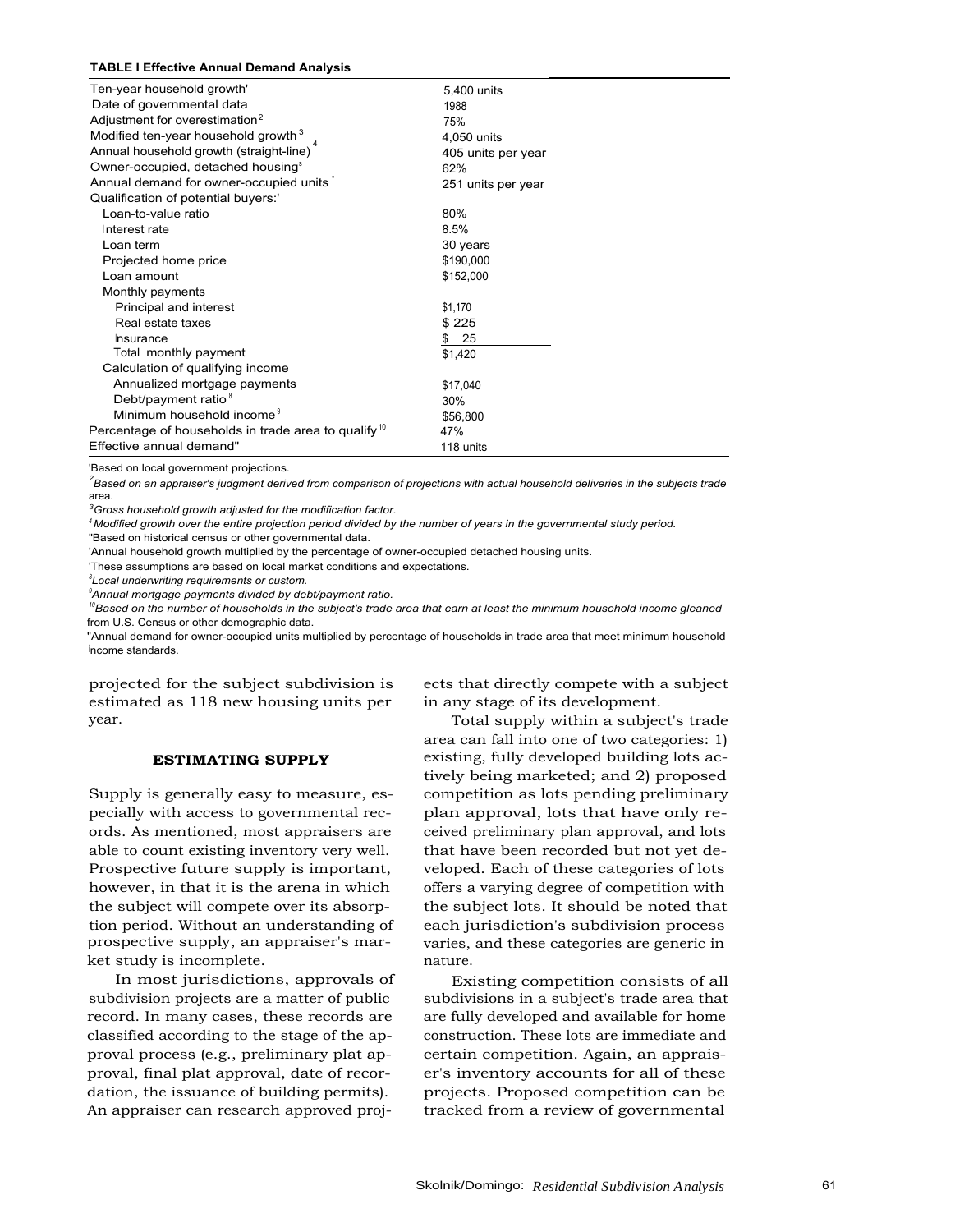*Lots that are fully developed are certain competition; however, lots still in the subdivision approval process, or lots that have gained governmental approvals but have not yet been developed, are only probable competition.*

records. Many jurisdictions have current listings of projects in the review process, in many instances categorized by development stage. An appraiser can then inventory the prospective competition within a subject's trade area. Generally, the subdivision process is open to public inspection, which means that an appraiser can review the status of any project in terms of submitted plans, number of lots, and public comments in the file.

Subject lots must be compared with the trade area's prospective competition. Lots that are fully developed are certain competition; however, lots still in the subdivision approval process, or lots that have gained governmental approvals but have not yet been developed, are only probable competition. As an example, assume the subject is a 100-lot parcel with final subdivision approval, not yet developed (e.g., no roads, infrastructure, grading). Assume further that the appraiser anticipates that the lots will sell out within five years. The competition for this hypothetical property is comprised of the following segments:

- All of the fully developed subdivision lots within the subject's trade area
- All of the subdivision lots that have received subdivision approval but have not yet been developed (a situation similar to that of the subject), multiplied by a factor representing the probability that these lots will ever be developed within the estimated five-year absorption period
- All of the subdivision lots that have only received preliminary approvals, multiplied by a factor representing the probability of these lots

being fully developed and thus becoming competition with the subject within the five-year absorption period

• Those lots just beginning the subdivision approval process, but which have not yet attained any level of approvals, multiplied by a probability factor that reflects the appraiser's best estimate of the chances of these lots being competition for the subject lots within the five-year absorption period

The total weighted competition for the subject is represented in Table 2. In this example, the total estimated supply of subdivision lots that may be marketed within the next five years is approximately 421 lots.

## **FAIR SHARE AND CAPTURE RATE**

Fair share is an estimate of the total amount of effective annual demand that a subject can capture when it competes with similar properties on an equal basis. Using the previous example, the subject's fair share is calculated as 75 lots (100 lots multiplied by the probability factor of 75%) divided by the total probable supply for the subject's trade area of 421 lots. That is, the subject's fair share is 18%.

Capture rate is the fair share adjusted for the advantages or disadvantages of a subject's competitive position. If a subject is wooded with two-acre lots and the competition mainly consists of treeless one-acre lots, the subject has a competitive advantage. Conversely, if the subject's lots have steep topography and the market evidence reflects a disinterest toward these types of properties, it has a competitive disadvantage. If the subject's

#### **TABLE 2 Total Weighted Competition for Subject**

| Category of Development                                    | Probability of Competing<br>in the Five-Year Period' | Number of Lots<br>in Trade Area | Probable Supply<br>in Lots |
|------------------------------------------------------------|------------------------------------------------------|---------------------------------|----------------------------|
| Fully developed                                            | 100%                                                 | 50                              | 50                         |
| Final subdivision approval <sup>2</sup>                    | 75%                                                  | 225                             | 169                        |
| Preliminary approval                                       | 30%                                                  | 485                             | 146                        |
| Applications pending                                       | 10%                                                  | 560                             | 56                         |
| Total estimated supply for the five-year absorption period |                                                      |                                 | 421                        |

'These probabilities are used as examples only. An appraiser must make a judgment regarding the appropriate probabilities in the subject's trade area based on experience and market trends.

<sup>2</sup>This category includes the subject's 100 proposed lots. Note that, in this example, the subject's probability of development fruition is also at 75%.